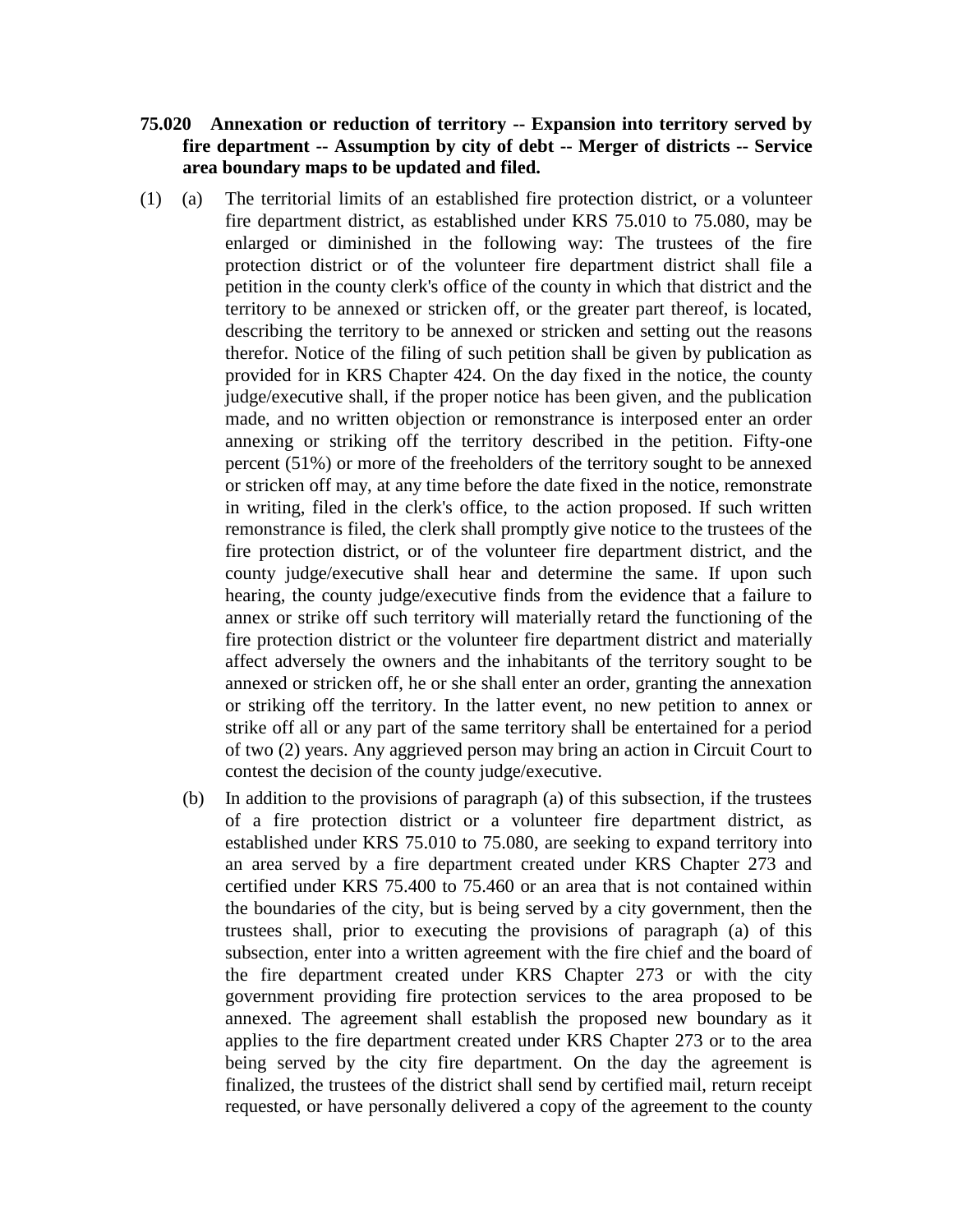judge/executive of the county containing the territory subject to the expansion. The notice required in paragraph (a) of this subsection shall, in lieu of the applicable publication requirements set out in KRS Chapter 424, be published at least once a week, for a minimum of two (2) weeks. The last publication shall occur no less than seven (7) days before the date fixed in the notice.

- (c) If the trustees approach the fire chief and board of the fire department created under KRS Chapter 273 or the city government in the manner authorized in paragraph (b) of this subsection and are unable to reach an agreement within thirty (30) days, the trustees, or any real property holder of the territory subject to the annexation, may directly seek permission from the real property holders of that territory to continue with the annexation procedure set out in paragraphs (a) and (b) of this subsection by circulating a petition and securing the signatures of at least fifty-one percent (51%) of the real property holders within that territory. The petition shall include the residential address of the signer and the date of the signature. The petition shall be certified by the county clerk if the clerk finds the petition sufficient in form and requisite amount of signatures.
- (2) The property in any territory annexed to a fire protection district or to a volunteer fire department district shall not be liable to taxation for the purpose of paying any indebtedness incurred by the fire protection district or the volunteer fire department district prior to the date of the annexation of such territory, except such indebtedness as represents the balance owing on the purchase price of firefighting equipment. The property in any territory stricken off from a fire protection district or a volunteer fire department district by the incorporation of or annexation by a city of this Commonwealth shall not be relieved of liability of such taxes as may be necessary to pay its proportionate share of the indebtedness incurred while such territory was a part of that district. Territories stricken by action of the county judge/executive under the provisions of subsection (1) shall be relieved of liability for all indebtedness incurred by the fire protection district or the volunteer fire department district.
- (3) Any city that maintains a "regular fire department," and has either by incorporation or annexation caused property to be stricken from a fire protection district or a volunteer fire department district, shall comply with KRS 75.022(3).
- (4) A fire protection district or volunteer fire department district established pursuant to KRS 75.010 to 75.080 shall not expand its service boundaries or annex territory contained in another fire protection district or volunteer fire department district established pursuant to KRS 75.010 to 75.080. However, the territorial limits of two (2) or more fire protection districts, or volunteer fire department districts, as established by KRS 75.010 to 75.080, may be merged into one (1) fire protection district or volunteer fire department district as follows:
	- (a) The trustees of each fire protection district or volunteer fire department district shall file a joint petition in the county clerk's office of the county in which all of the districts and the territory to be merged into one (1) district, or the greater part of the district, is located, describing the territory to be merged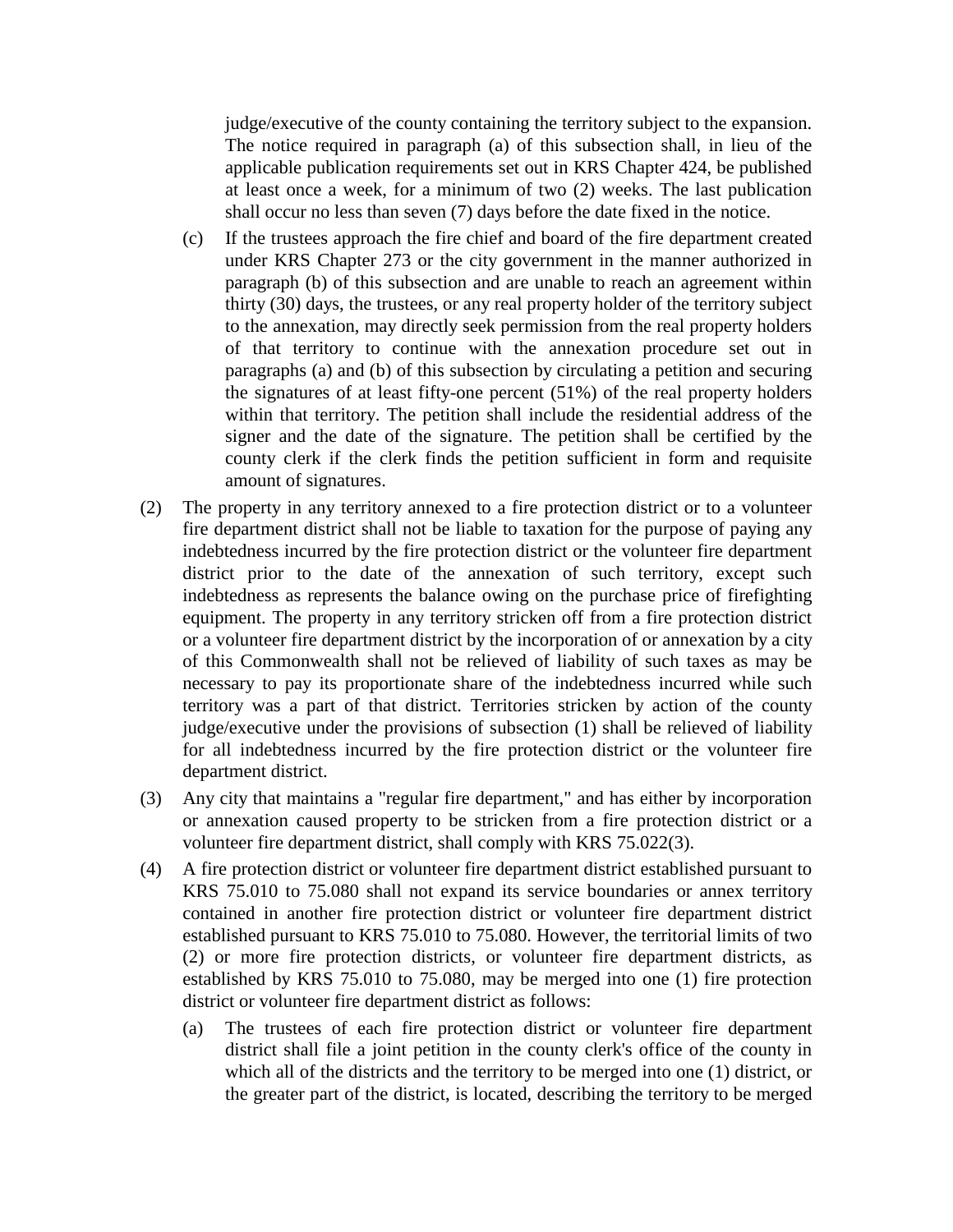into the district and setting out the reasons for the merger;

- (b) Notice of the filing of the petition shall be given by publication as provided in KRS Chapter 424 for public notices;
- (c) On the day fixed in the notice, the county judge/executive shall, if proper notice by publication has been given, and no written objection or remonstrance has been made, enter an order merging the fire protection districts or volunteer fire department districts described in the petition;
- (d) Fifty-one percent (51%) or more of the property owners of the territory sought to be merged into one (1) district may, at any time before the date fixed in the notice, remonstrate by written petition to the county clerk regarding their objection to the merger of the districts. If a petition is filed, the county clerk shall give prompt notice to the trustees of the fire protection districts or the volunteer fire protection districts and the county judge/executive;
- (e) The county judge/executive shall schedule a hearing regarding the petition and shall give public notice as to the date, time, and place of the hearing. If after the hearing, the county judge/executive finds from the evidence that a failure to merge the territory will materially retard the functioning of the fire protection districts or volunteer fire department districts and materially affect adversely the owners and the inhabitants of the territory sought to be merged, he or she shall enter an order granting the merger of the districts into one (1) fire protection district or volunteer fire department district; and
- (f) Any aggrieved person may bring an action in Circuit Court to contest the decision of the county judge/executive regarding the merger fire protection districts or volunteer fire department districts.
- (5) In addition to the merger provisions of subsection (4) of this section, fire protection districts established pursuant to KRS 75.010 to 75.080 may also merge pursuant to KRS Chapter 75A.
- (6) The property in any fire protection district or volunteer fire department district which is merged with another fire protection district or volunteer fire department district shall not be liable to taxation for the purpose of paying any indebtedness incurred by the other fire protection district or volunteer fire department district prior to the date of the merger into one (1) fire protection district, except indebtedness which represents a balance owed on the purchase price of firefighting equipment from the other fire protection district or volunteer fire department district.
- (7) Fire protection districts or volunteer fire department districts that modify service area boundaries by taking any action authorized under this section shall update their service area boundary maps and file them in the manner required by KRS 75.420.

**Effective:** June 29, 2021

**History:** Amended 2021 Ky. Acts ch. 116, sec. 16, effective June 29, 2021. -- Amended 2016 Ky. Acts ch. 117, sec. 2, effective July 15, 2016. -- Amended 2013 Ky. Acts ch. 27, sec. 3, effective June 25, 2013. -- Amended 2008 Ky. Acts ch. 166, sec. 1, effective July 15, 2008. -- Amended 2004 Ky. Acts ch. 19, sec. 1, effective July 13, 2004. -- Amended 1996 Ky. Acts ch. 127, sec. 1, effective July 15, 1996. -- Amended